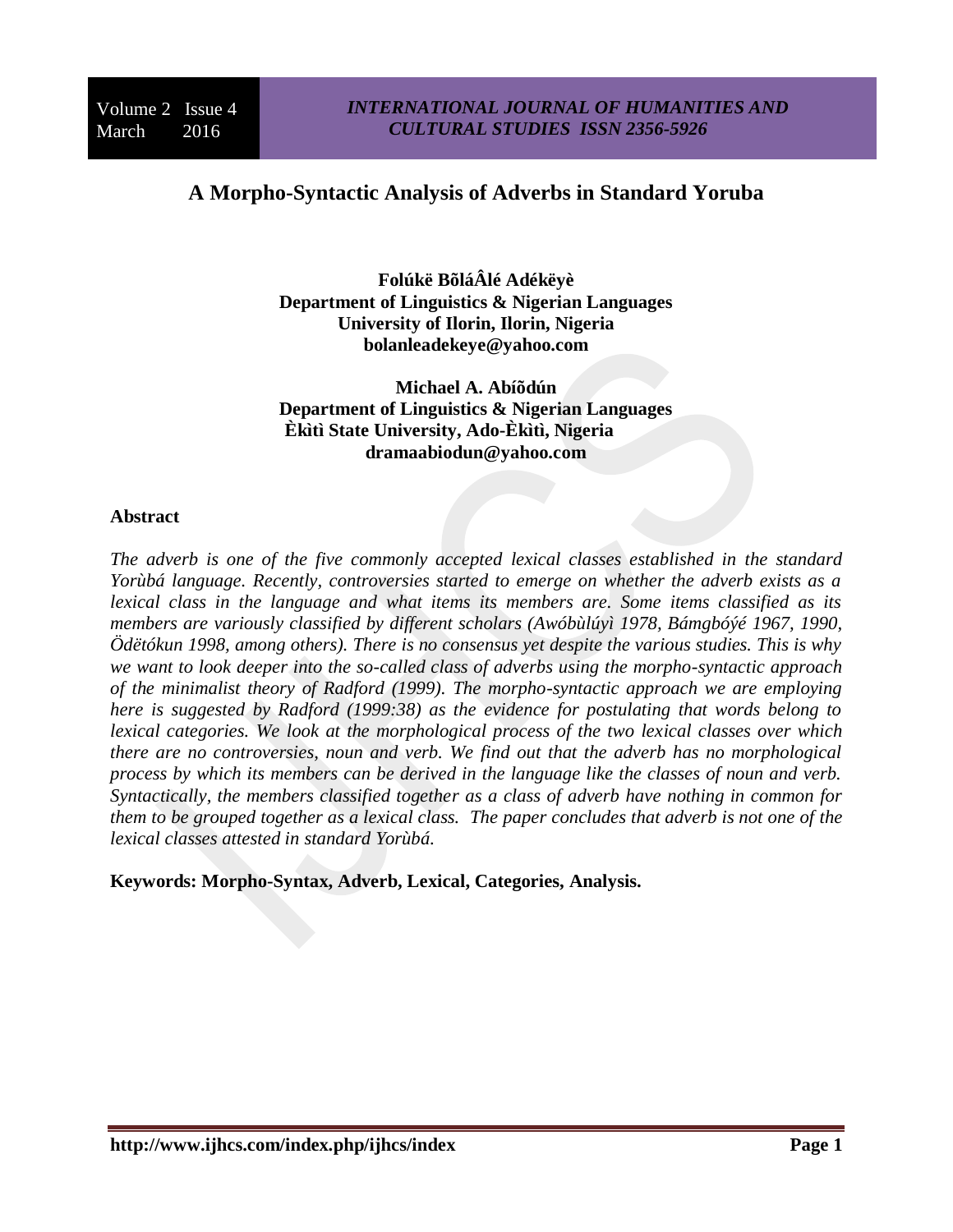#### **Introduction**

Adverb is one of the lexical categories established by most Yorùbá language scholars, (Bowen 1858, Delano 1958, Bámgbóýé 1967, Ògúnbôwálé 1970, Awóbùlúyì 1978, Ödëtókun 1998, Yusuf 1995); all of them establish that adverb is a lexical class like noun and verb. They define the category as one that is used to modify verbs and they identify pre-verbal, post-verbal and sentence final adverbs.

One very important observation is that a number of words classified as adverbs are variously classified into some other classes, and the words so classified do not also share morpho-syntactic features as members of classes like noun and verb share. Apart from the two problems mentioned, scholars are not consistent on the criteria for categorizing the words that should be called adverbs.

The present paper examines the group of words under the lexical category called adverb as established by earlier scholars to determine the validity of their claim that such a category exists in Yorùbá. This re-examination is against the backdrop of the Minimalist Programme (MP) that says that morpho-syntactic considerations are the most relevant in the categorization of lexical items, (Radford 1999:38). This work is designed to test morph-syntactic properties of the words grouped as adverbs so as to see the empirical need or otherwise of identifying a class of adverbs in standard Yorùbá.

#### **Adverbs in the Yorùbá literature**

 The class of adverbs falls into three groups in the literature: pre-verbal adverb, post-verbal, and sentence final adverbs. Each of these groups is discussed below. **Pre-verbal Adverbs**

 Preverbal adverbs are those groups of words that occur before a verb as a modifier of such verb. They include the underlined in the following examples:

|      | Adé máa lö ni ôla. |
|------|--------------------|
|      |                    |
| 1(a) |                    |
|      |                    |

- Adé will go on morrow 'Adé will go tomorrow.' (b) Ayô mô- õn-mô ýe bëê. Ayô intentionally do so 'Ayô intentionally did so.'
- (c) Mo máa kúkú sùn.
	- I will rather sleep. 'I will rather sleep.'
- Awóbùlúyì (1978, pp. 68-69) has about fifty items in this group as they include the ones underlined in (1) above, and a few shown in (2) below:

| (2). | yóò (will)                                            | pàpà (still)                   | báà (even if)             |
|------|-------------------------------------------------------|--------------------------------|---------------------------|
|      | $\ddot{\text{o}}\text{o}$ (will)                      | kõ (first)                     | gbõdô (must)              |
|      | $\hat{A}$ (prog marker)                               | kõkõ (first)                   | sábà (be in the habit of) |
|      |                                                       |                                |                           |
|      | níí (will/shall not)                                  | tètè (quickly) jë (had better) |                           |
|      | lè $(\text{may/might})$ sì/sìn (still) jàjà (finally) |                                |                           |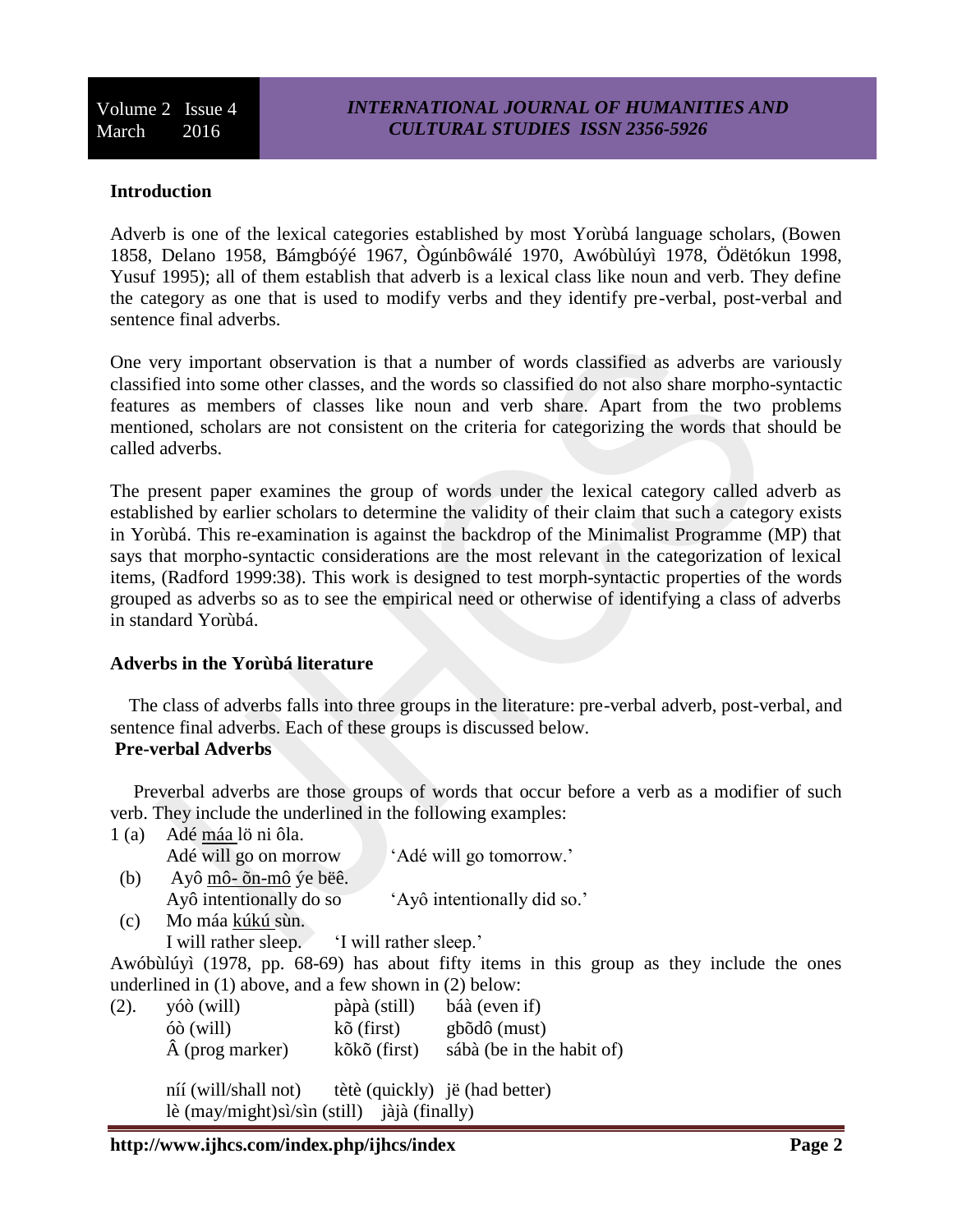Whereas Awóbùlúyì (1978) claims that these are adverbs, Bámgbóýé (1967) classifies them among verbal groups (tense marker/ helping verbs) in the language.

#### **Post-verbal Adverbs**

Post- verbal adverbs on the other hand are those words that occur after verbs to modify such verbs. They fall into two groups. The first group is identified in Awóbùlúyì (1978, p.75). They include the items in (3) below:

(3). rí (ever) sáá (in vain) mõ (any more) rárá (at all) gan-an (really) as in: ( a). N ò mçmu rí. I NEG drink-wine ever 'I have never taken wine' (b). Ó wù mi gan-an. It please me much. 'It pleased me well/really' (c). Bàbá náà ýe iýë náà sáá. Man the do work the vain. The man did the work in vain.' (d). N ò fë mõ. I not want again. 'I don't want again/ any more.' (e). Wön ò lö rárá. they not go at all. 'They did not go at all.'

 The other group of adverbs identified in Bámgbóýé (1967, p. 32) includes the items in (4) below:

| (4). |        | dáradára 'very well'              | díêdíê | 'little by little' |
|------|--------|-----------------------------------|--------|--------------------|
|      | péré   | 'only'                            | nini   | very white'        |
|      | púpô   | 'very much' pátápátá 'completely' |        |                    |
|      | as in: |                                   |        |                    |

- (a). Ó se iýu náà dáadáa she cook yam the well 'She cooked the yam very well'
	- (b). Ó wù mí púpô it pleased me well 'It pleased me much'
	- (c). Wõn  $\hat{A}$  ye iye náà díêdíê. they PROG do work little-little. 'They are doing the work little by little'
	- (d). Aýö funfun nini. cloth white very 'A snow-white cloth'
	- (e). Ödún kan péré. 'year one only'.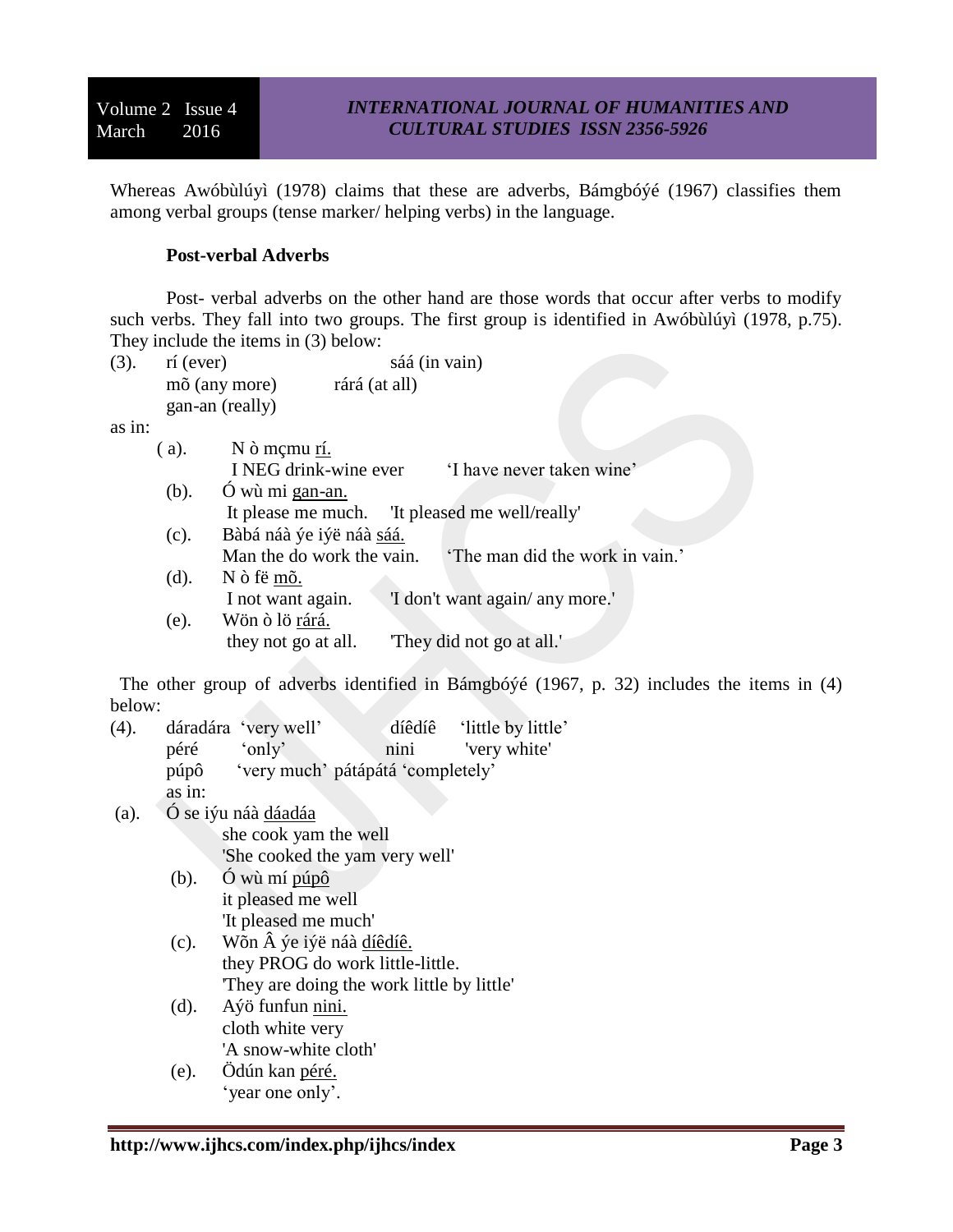Awóbùlúyì (1978) puts the items underlined in 4 (a -e) above and many other items classified as adverbs in the class of noun rather than adverb. His arguments include the fact that they can function as object of  $\pi/$  as in the examples in (5) below:

| $(5)$ . $(a)$ | Olú dé ní kíákíá.                              |
|---------------|------------------------------------------------|
|               | 'Olú came quickly'<br>Olú come quickly         |
|               | (b). $\dot{O}j\dot{o} A$ șe (ní) sáá.          |
|               | Òjó PROG do in vain. 'Òjó is doing it in vain' |
|               | (c). Wõn  ýe iýë náà (ní) díêdíê.              |
|               | They PROG do work the little-little            |
|               | 'They are doing the work steadily'             |

It is found out that some of these items can be focused like any other noun in the language as in the examples below:

| (d). | Díêdíê ni eku  jç awö.                           |  |  |  |
|------|--------------------------------------------------|--|--|--|
|      | Little- little be rat PROG eat leather           |  |  |  |
|      | The rat eats the leather gradually'              |  |  |  |
| (e). | Dáradára ni mo wà.                               |  |  |  |
|      | Goodly be I exist                                |  |  |  |
|      | 'I am very fine'                                 |  |  |  |
| (f). | Púpô ni kí o bù nínú öbê náà.                    |  |  |  |
|      | Much be WH u take of the soup                    |  |  |  |
|      | 'You should take much from the soup' etc.ne only |  |  |  |
|      | 'Only one ye                                     |  |  |  |
|      |                                                  |  |  |  |

Some of such items can be modified by noun modifiers, as in the sentences in (6) below:

| $(6)$ . $(a)$ | Wôdùwôdù yìí kò yé mi.                             |
|---------------|----------------------------------------------------|
|               | Uncoordinated this NEG understand me               |
|               | I do not understand this unruly behaviour'         |
| (b).          | Kíákíá tí o se é rán wá lõwõ.                      |
|               | quickly that you do it help you.                   |
|               | 'The fact that you did it on time has helped you.' |
| $(c)$ .       | Wérewère yín yìí yóó kó bá a yín                   |
|               | unruly your this will put you in trouble           |
|               | 'Your unruly behavior will put you in trouble'     |
|               |                                                    |

The items highlighted are modifiers to the underlined items in (6) above. Only nouns take such modifiers in the Yorùbá language, yet they are among the items classified as adverbs in the current grammar.

From the discussions in this section it appears that there is no consensus on the class of the words grouped as adverbs. One notes the following: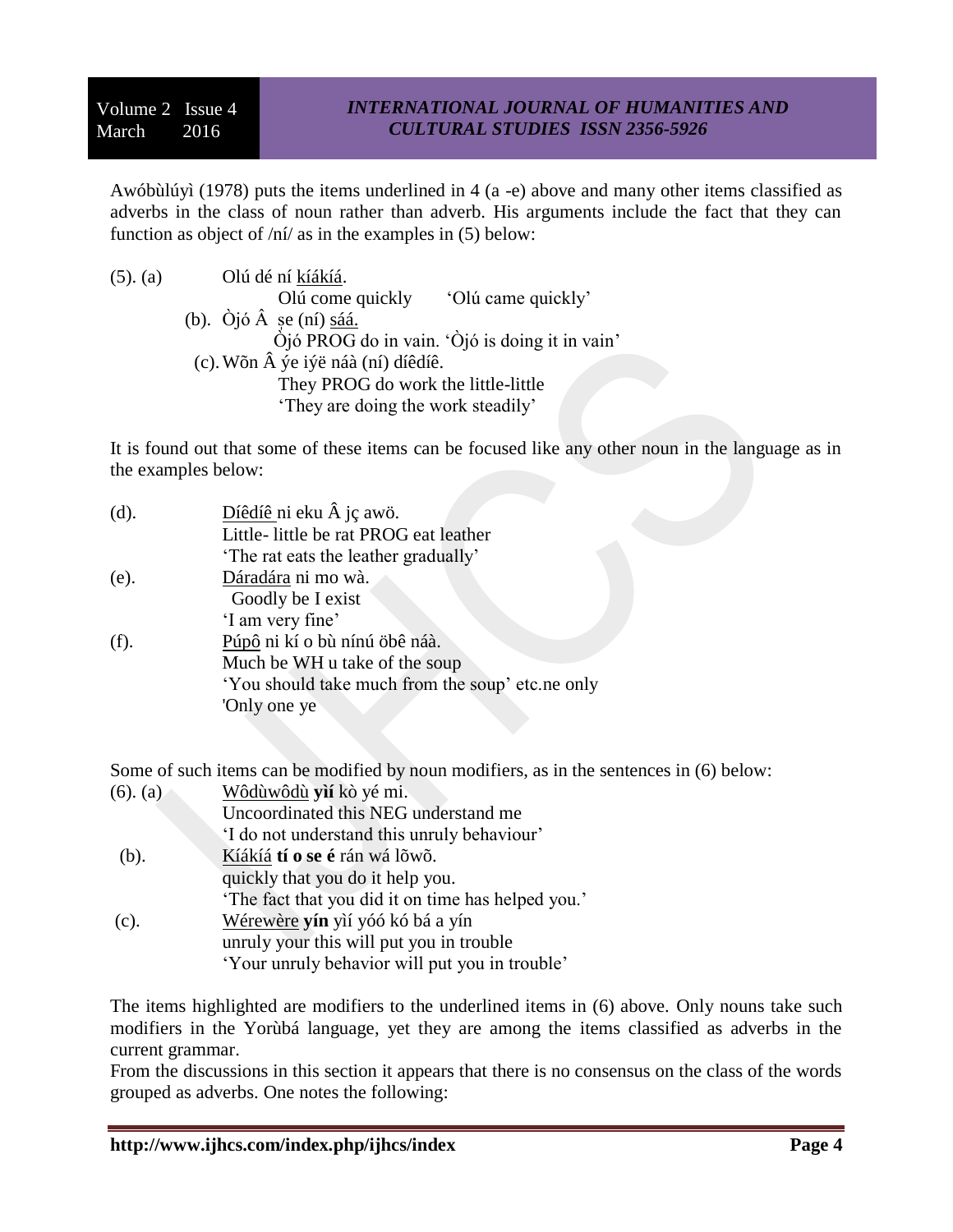# Volume 2 Issue 4 March 2016

The same group of words are classified into two categories, as items like **tètè** (quickly), **kúkú** (rather), **yóó** (will), etc are grouped in the class of adverbs in Awóbùlúyì (1978) but as verbs (helping verbs) in Bámgbóýé (1967)

**kíákíá** (quickly), **jëjë** (gently), **díêdíê** (little by little) etc are grouped as adverbs in Bámgbóýé (1990) but as nouns in Awóbùlúyì (1978)

- There is no consistency in the criteria used for their classification by the scholars
- Many of the items grouped as adverbs have nothing in common morphologically and syntactically that could make them belong to one natural lexical class like the items classified as noun and verb in the language.

#### **A Morpho - syntactic Analysis**

Morpho – syntactic criteria are those that put into consideration the morphology of words in a class and the syntactic behavior of such words. Radford (1999, p.38) says in respect of morpho - syntactic criteria thus:

…the bulk of evidence in support of postulating that words belong to categories is morpho-syntactic (i.e. morphological and/or syntactic) in nature. The relevant morphological evidence relates to the inflectional and derivational properties of words: inflectional properties relate to different forms of the same word (e.g. plural form of a noun like *cat* is formed by adding the plural inflection +s to form *cats*), while derivational properties relate to the processes by which a word can be used to form a different kind of word by addition of another morpheme (e.g.by adding the suffix +*ness* to the adjective *sad,* we can form the noun, *sadness*).

Radford is saying here that words of the same lexical class must have the same derivational process or that words derived by the same derivational process must belong to the same lexical class. In other words, a lexical class must be derivable and it must take part in derivation of members of another lexical class. In view of the above, when we examine the items (grammatical and lexical though), classified as adverbs in Yorùbá we would be able to determine what the status of the adverb is in the standard Yorùbá language.

Though Yorùbá is not an inflectional language but it has derivational processes and morphemes like any other language. Nouns and verbs in Yorùbá have these and this is the reason why these two classes are productive and have innumerable number of items in the language.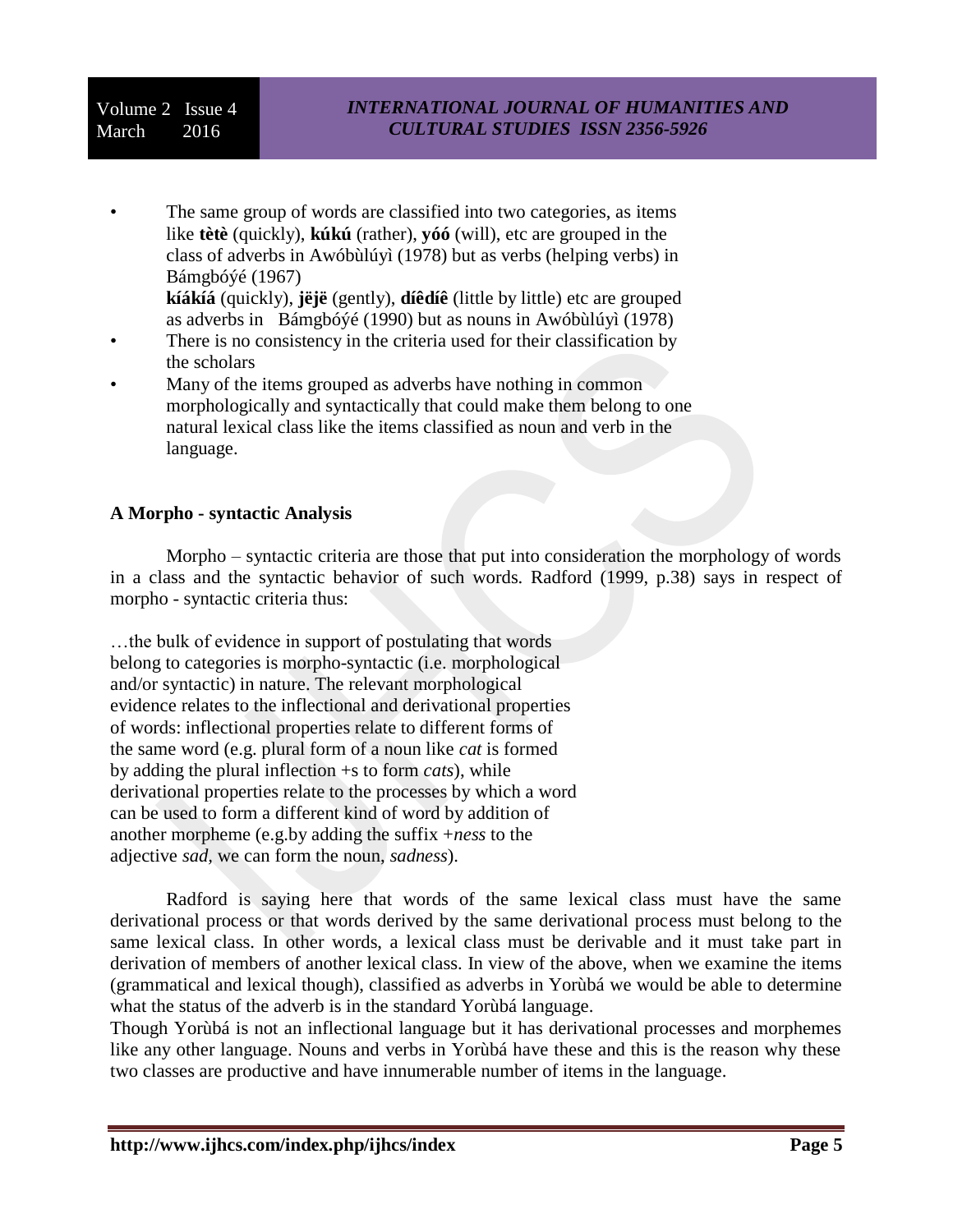Looking at the morphology of the class of words put together as adverbs, one would observe that unlike the categories of noun and verb, adverb cannot be derived through any morphological process in the Yorùbá language. The language operates mainly the morphological processes of affixation, reduplication and compounding. These are processes by which nouns are derived as in the examples below:

Prefixation. All Yorùbá vowels can be prefixed to verbs in the language to derive new nouns as in the examples in (7) below:

| (a). |                        |                     | $dc$ 'hunt' : $\ddot{o} + dc$ $\rightarrow$ $\ddot{o}dc$ 'hunter'                         |
|------|------------------------|---------------------|-------------------------------------------------------------------------------------------|
|      |                        |                     | (b). so to bring fruit: $\hat{e} + s_0 \rightarrow \hat{e}$ fruit'                        |
|      | $(c)$ , $\forall e$ do |                     | $i + \gamma e \rightarrow i \gamma e$ 'deed'                                              |
|      |                        | $(d)$ , tò arrange  | $\dot{a} + t\dot{\sigma} \rightarrow \dot{a}t\dot{\sigma}$ 'arrangement'                  |
|      |                        | $(e)$ . bí to bear  | $\delta + b$ í $\rightarrow$ $\delta b$ í 'parent'                                        |
|      |                        | $(f)$ . bê to plead | $\hat{e}$ +b $\hat{e}$ $\rightarrow$ $\hat{e}$ b $\hat{e}$ $\hat{e}$ plea/ petition' etc. |

There are other prefixes which are not single vowels such as  $\delta \tilde{A}$  + VP,  $\tilde{a}$  +tí + VP,  $o$  + ní +N as in the examples in (8) below:

- 8. (a).  $\delta \tilde{A} + k \delta w \notin \mathcal{A}$   $\delta \tilde{A}$ kôwé 'author'
	- (b).  $\delta \tilde{A} + \text{ta} \tilde{a} \rightarrow \delta \tilde{A} \text{ta} \tilde{a}$  'a buyer'
	- (c).  $\dot{a} + t\dot{i} + \dot{j}c \rightarrow \dot{a}t\dot{i}j\dot{c}$  (ability to eat)
	- (d).  $\hat{a} + t\hat{i} + \hat{s}\hat{i}$   $\Rightarrow$   $\hat{a}$ tisùn (ability to sleep)
	- (e).  $o + n$ í +igi  $\rightarrow$  onígi 'wood owner/seller'
	- (f).  $o + n\mathbf{i} + i\mathbf{j}u \rightarrow on\mathbf{i}\mathbf{j}u$  'yam seller/owner

Compounding is another morphological process for deriving new nouns and verbs in Yorùbá. This is a process by which two free morphemes are brought together to derive a new word after certain phonological processes have taken place. When two nouns are involved, the output is a new noun as in the examples in (9) below:

| 9. | (a). | $ewé + \ddot{\text{o}}b\hat{\text{e}}$ | $\rightarrow$ ewébê            |
|----|------|----------------------------------------|--------------------------------|
|    |      | leaf soup                              | 'vegetable'                    |
|    | (b). | $aya + 6ba$                            | $\rightarrow$ ayaba            |
|    |      | wife king                              | $\rightarrow$ 'queen'          |
|    | (c). | $\ddot{\text{o}}$ mö + $\text{o}$ dó   | $\rightarrow$ ömödó            |
|    |      | child mortal                           | $\rightarrow$ 'pestle'         |
|    | (d). | $eti + ilé$                            | $\rightarrow$ etílé            |
|    |      | ear house                              | $\rightarrow$ 'near the house' |
|    | (e). | $etf + o d\delta$                      | $\rightarrow$ etídò            |
|    |      | ear river                              | $\rightarrow$ 'river bank' etc |
|    |      |                                        |                                |

The outputs of the examples in (9) above are nouns. An uncountable number of nouns can be so derived in the Yorùbá language.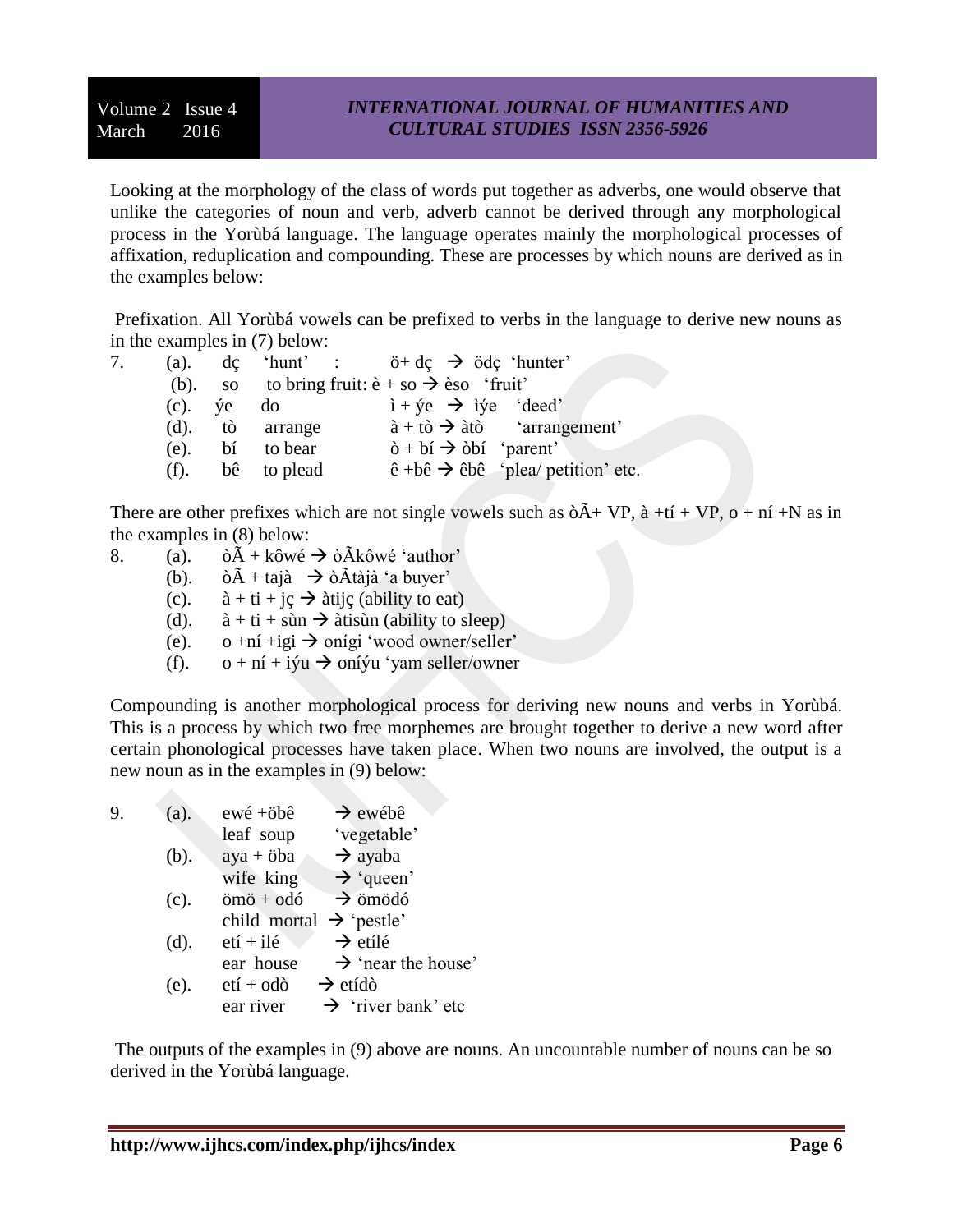Compounding of verb +noun and verb +verb can be done to derive new verbs as in examples in (10) below:

# **VB+NP**

10. (a) bó +ará  $\rightarrow$  bora peel body 'to bleach' (b) dá ìmôràn  $\rightarrow$  dámôràn say counsel to counsel' (c) gbà + êsan  $\rightarrow$  gbêsan take vengeance 'to revenge' (d) dá + àbá  $\rightarrow$  dábàá make suggestion 'to make suggestion' (e) fë + öwõ  $\rightarrow$  fëwõ blow hand 'to steal' (f)  $k \notin \text{type } \rightarrow \text{kígbe}/\text{kégbe}$ break noise 'to shout' (g)  $k\acute{a} + ap\acute{a} \rightarrow k\acute{a}p\acute{a}$ fold arm 'to overcome' (h) kán + ojú  $\rightarrow$  kánjú ? eye 'to hurry' (i)  $d\acute{a} + c\acute{a}\acute{o} \rightarrow d\acute{a}i\acute{o}$ rule matter 'tô judge a matter' 11 **Verb + Verb** (a) bà+ jë  $\rightarrow$  bàjë 'to spoil' (b)  $b\acute{a} + s\ddot{o} \rightarrow b\acute{a}s\ddot{o}$  'to talk to' (c) bù + kù  $\rightarrow$  bùkù 'to underrate" (d)  $d\acute{a} + r\grave{o} \rightarrow d\acute{a}r\grave{o}$  'to mourn' (e)  $f\ddot{e} + k\dot{u} \rightarrow f\ddot{e}k\dot{u}$  'to miss' (f) dì + mõ  $\rightarrow$  dìmõ 'to embrace'

- (g) gbà + gbõ  $\rightarrow$  gbàgbõ 'to believe'
- (h)  $b\hat{e} + w\hat{o} \rightarrow b\hat{e}w\hat{o}$  'to visit'
- (i) bù + kún  $\rightarrow$  bùkún 'to bless' etc.

This makes the class of noun and verb to be productive and so have an uncountable number of members. Thus the classes of noun and verb in Yorùbá have morphological processes and derivational morphemes peculiar to each of the classes. These two can be derived and they partake in the derivation of their members and members of each other.

When we look at the English language, the lexical classes have derivational morphemes and processes. Taking the class of adverb for example, the suffix, **-ly** is added to adjective to derive an adverb as in the examples in 12 below:

12. (a) kind + ly  $\rightarrow$  kindly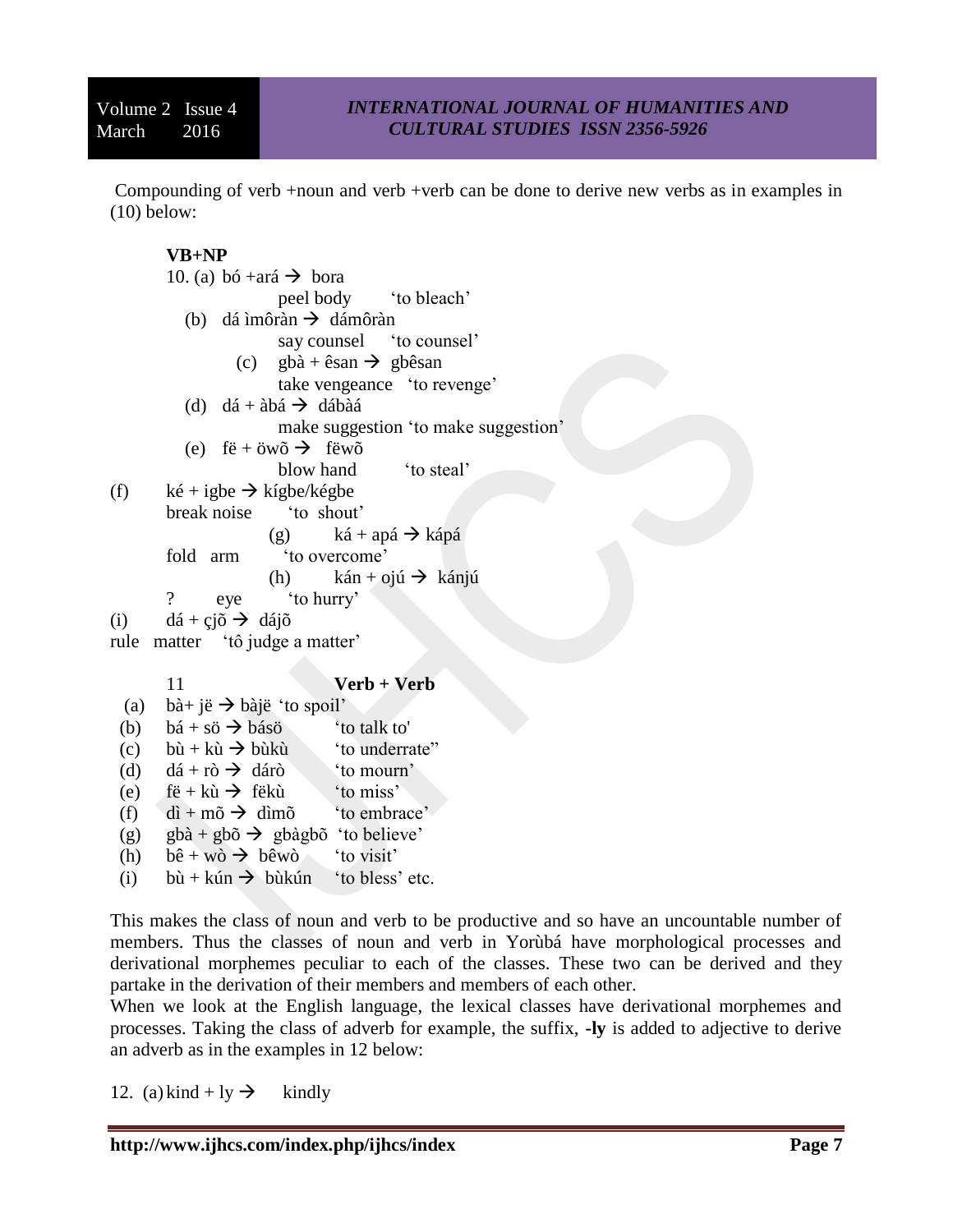(b)quick + ly  $\rightarrow$  quickly

(c) accurate + ly  $\rightarrow$  accurately

- (d)conscious + ly  $\rightarrow$  consciously
- (e) entire + ly  $\rightarrow$  entirely
- (f) rapid + ly  $\rightarrow$  rapidly, etc.

This is not the case with the so-called class of adverb in standard Yorùbá. The items put together as a class of adverb (pre-verbal, post verbal / sentence final) have no morphological process or derivational morphemes common to them as in the class of noun, verb and even the English language examples in (12) above. Apart from this fact, many of the so-called pre-verbal adverbs are non-lexical items (basic or derived) but mere grammatical items with their meanings embedded in the sentence. Among such are: **yóó/óò, á/má a** (will, shall), **Â** (progressive/ habitual action), **ti** (perfective / completed action), etc. Grammatical items are not supposed to be lumped together with lexical items as a lexical class, (Adékëyè 2015). We shall consider the syntactic evidence before we draw our conclusion.

## **Syntactic analysis of Yorùbá adverbs**

On the syntactic evidence for categorizing words into classes, Radford (1999, p.40) says:

The syntactic evidence for assigning words to categories essentially relates to the fact that categories of words have different distributions (i.e. occupy a different range of position within phrases or sentences).

Radford, by this, is saying that lexical items of the same class can be found in the same position in a phrase or sentence and can substitute one another as long as the semantics of the language permits. This means that words of a class cannot appear in the position where words of another class would appear in a phrase or sentence. In other words, the class of noun in a language has its position in a phrase or a sentence which cannot be occupied by a verb or any other class for that matter.

As an SVO language, there are positions designated for every lexical category in Yorùbá. Thematic positions are always occupied by noun items either as a subject or an object, for instance. In the present grammar of Yorùbá, items found in thematic positions are erroneously classified as adverbs in sentence final position but as noun in sentence initial position as found in Ödëtókun (1998, p.49) as in the examples in 13 below:

- 13. (a) i. Mo sùn (ní) fönfön. I sleep deep 'I slept soundly' ii. Fönfön ni mo sùn.
	- Soundly be I sleep 'I slept soundly'
	- (b) i.Mojí Â ýeré (ní) wërëwërë.

(Personal name) be play solemnly 'Mojí is playing solemnly'

ii. Wërëwërë ni Mojí Â sere.

Solemnly FOCUS Mojí be play. 'In a solemn manner is Mojí playing' etc

It is movement rule that moves the nouns underlined in 11(ai) and (bi) into position of focus (sentence initial position) in 13 (aii) and (bii) as argued by Awóbùlúyì (1978). In the underlying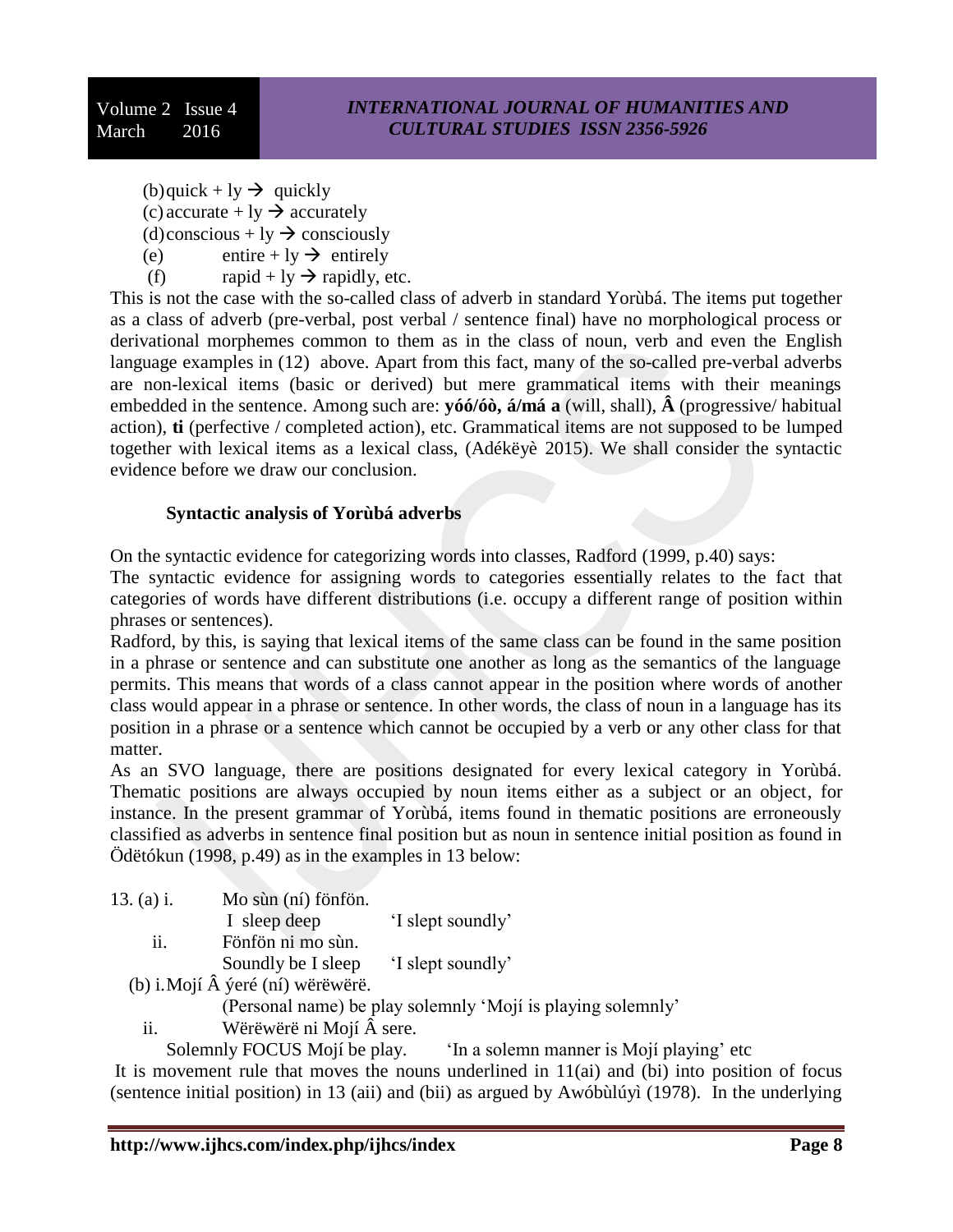## *INTERNATIONAL JOURNAL OF HUMANITIES AND CULTURAL STUDIES ISSN 2356-5926*

form, the words are found in object position, from where they can be moved to subject position when focused. This is possible because both subject and object positions are occupied by the class of noun items. Some examples are shown below:

- (14). (a). Olú ýe iýë náà (ní) **kíákíá.** Olú do work haste 'Olú did the work in a hurry' (b). **Kíákíá** ni olú ýe iýë náà. 'Hurriedly, Olú did the work' (15). (a) Jökë Â ýeré rê (ní) **wërëwërë.** Jökë PRG do play quietly 'Jökë is playing quietly' (b). **Wërëwërë** ni Jökë Â ýeré rê. 'Quietly, Jökë is playing' (16). (a) Eku jç awö (ní) **díêdíê.** Rat eat leather little by little. 'A rat eats up the leather gradually' (b) **Díêdíê** ni eku jç awö. Little by little, rat eat leather. 'Gradually, a rat eats the leather'. (17). (a) À á fõjú (ní) **pátápátá.** We become blind completely. 'We stand firm over our decision' (b). **Pátápátá** ni à á fõjú. Completely be we become blind 'We are to stand firm over our decision' (18). (a) Omi náà tutu **nini.** Water SPEC cold really 'The water is very cold' (b). **Nini** ni omi náà tutu. Real BE SPEC cold
	- 'The water is really cold'.

The highlighted words are in argument position to the verb ni 'BE' in each of (b) example like any other noun which is a subject position and occur as object of the verb preceding each of them in each of (a) examples. It is only nouns that have these syntactic behaviours. A verb cannot occupy these two positions for instance except it has been nominalized and then it is no longer a verb.

The verb also has its own position in any grammatical sentence which cannot be shared by a nonverbal element or item. This is why we can have such sentence as:

(19). (a). Adé fö ilê. Ade wash floor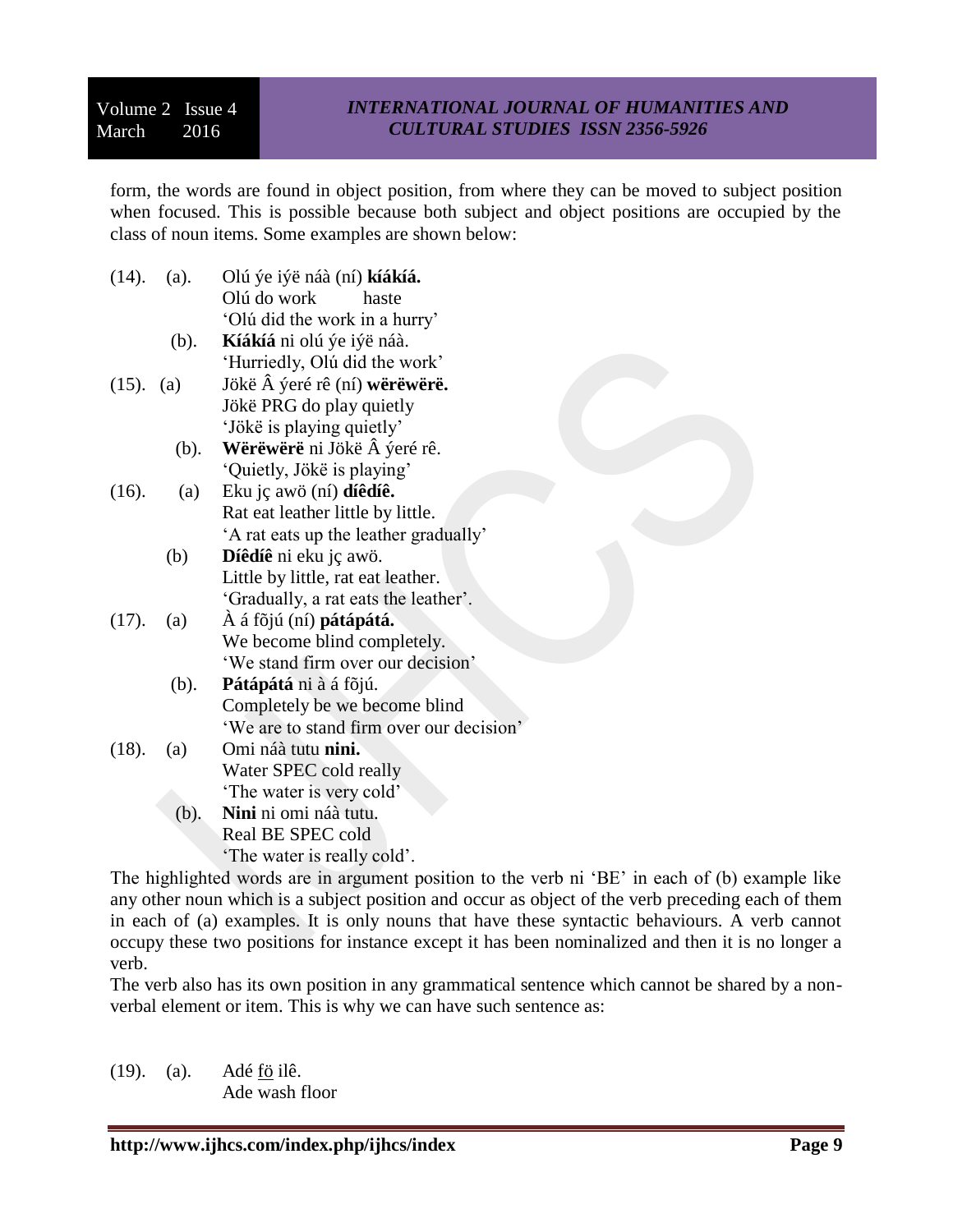'Adé washed the floor'

- (b). Ìyá gbá iyàrá. Mother sweep room 'mother swept the room'
- (c). Jökë lö öjà. Jökë go market. 'Jökë went to the market'
- (d). Öba kõ ààfin. King build palace 'The king built a palace'

The underlined words occupy the same slot in the examples in (19) above because they are all verbs. Noun items cannot be found in this position. The result would have been nonsensical. This is why we are free to classify **fô** 'wash', **gbá** 'sweep', **lö** 'go' and **kõ** 'build' as verbs in the language. In the same vein, we can classify **Adé, Jökë** (personal names), **ìyá** 'mother', **öba** 'king', **ilé** 'house', **iyàrá** 'room' **öjà** 'market' and **ààfin** 'palace' as noun items in the language. The set of words we classify as noun cannot occupy the position of the verbs and vice-versa. There is no such syntactic position which can be identified for the so-called class of adverb in standard Yorùbá. This is why grammarians have members of the so-called class in different positions (pre-verbal, post-verbal and sentence-final) which are used to sub-classify it. This is so because the language does not have adverb as a lexical class.

## **Conclusion**

Employing morpho-syntactic analysis, we conclude that the class of adverbs is not attested as a lexical class in standard Yorùbá. The function performed by the class of adverbs in a language like English are performed by grammatical items, bound verbs, phrases and clauses in standard Yorùbá. These are rightly called modifiers by Awóbùlúyì 1978. Modifier is a functional label and not a lexical class.